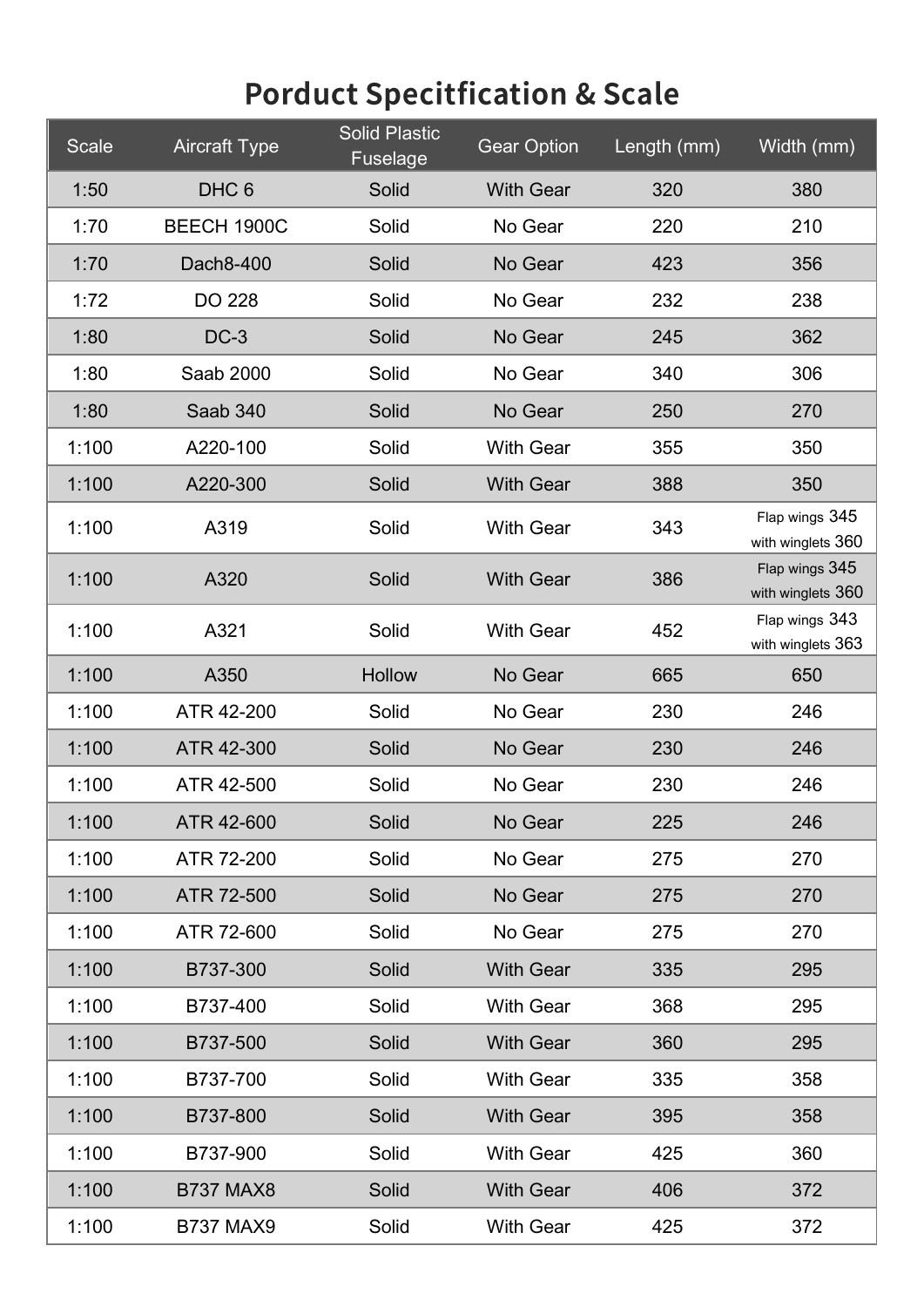| Scale | <b>Aircraft Type</b> | <b>Solid Plastic</b><br>Fuselage | <b>Gear Option</b> | Length (mm) | Width (mm) |
|-------|----------------------|----------------------------------|--------------------|-------------|------------|
| 1:100 | Challenger 605       | Solid                            | No Gear            | 215         | 195        |
| 1:100 | <b>CRJ 100</b>       | Solid                            | No Gear            | 274         | 215        |
| 1:100 | <b>CRJ 200</b>       | Solid                            | No Gear            | 275         | 213        |
| 1:100 | <b>CRJ 550</b>       | Solid                            | No Gear            | 333         | 237        |
| 1:100 | <b>CRJ 700</b>       | Solid                            | No Gear            | 323         | 237        |
| 1:100 | <b>CRJ 900</b>       | Solid                            | No Gear            | 365         | 235        |
| 1:100 | <b>CRJ 1000</b>      | Solid                            | No Gear            | 400         | 258        |
| 1:100 | <b>CS 100</b>        | Solid                            | No Gear            | 355         | 350        |
| 1:100 | <b>CS 300</b>        | Solid                            | No Gear            | 388         | 345        |
| 1:100 | Dash 8-100           | Solid                            | No Gear            | 234         | 256        |
| 1:100 | Dash 8-200           | Solid                            | No Gear            | 234         | 256        |
| 1:100 | Dash 8-300           | Solid                            | No Gear            | 262         | 272        |
| 1:100 | Dash 8-400           | Solid                            | No Gear            | 330         | 284        |
| 1:100 | <b>EMB 145</b>       | Solid                            | No Gear            | 305         | 220        |
| 1:100 | <b>EMB 170</b>       | Solid                            | No Gear            | 305         | 258        |
| 1:100 | <b>EMB 175</b>       | Solid                            | No Gear            | 325         | 286        |
| 1:100 | <b>EMB 190</b>       | Solid                            | No Gear            | 370         | 284        |
| 1:100 | <b>EMB 195</b>       | Solid                            | No Gear            | 390         | 284        |
| 1:100 | Fokker 50            | Solid                            | No Gear            | 255         | 290        |
| 1:100 | Fokker 100           | Solid                            | No Gear            | 360         | 282        |
| 1:100 | <b>GLX 5000</b>      | Solid                            | No Gear            | 305         | 290        |
| 1:100 | <b>MD 80</b>         | Solid                            | <b>With Gear</b>   | 465         | 326        |
| 1:100 | <b>MD 81</b>         | Solid                            | <b>With Gear</b>   | 465         | 326        |
| 1:100 | <b>MD 82</b>         | Solid                            | <b>With Gear</b>   | 465         | 326        |
| 1:100 | <b>MD 83</b>         | Solid                            | <b>With Gear</b>   | 465         | 326        |
| 1:100 | <b>MD 88</b>         | Solid                            | <b>With Gear</b>   | 465         | 326        |
| 1:100 | <b>MD 90</b>         | Solid                            | <b>With Gear</b>   | 465         | 326        |
| 1:100 | PBY-5A               | Solid                            | <b>With Gear</b>   | 200         | 320        |
| 1:100 | <b>SSJ-100</b>       | Solid                            | <b>With Gear</b>   | 305         | 282        |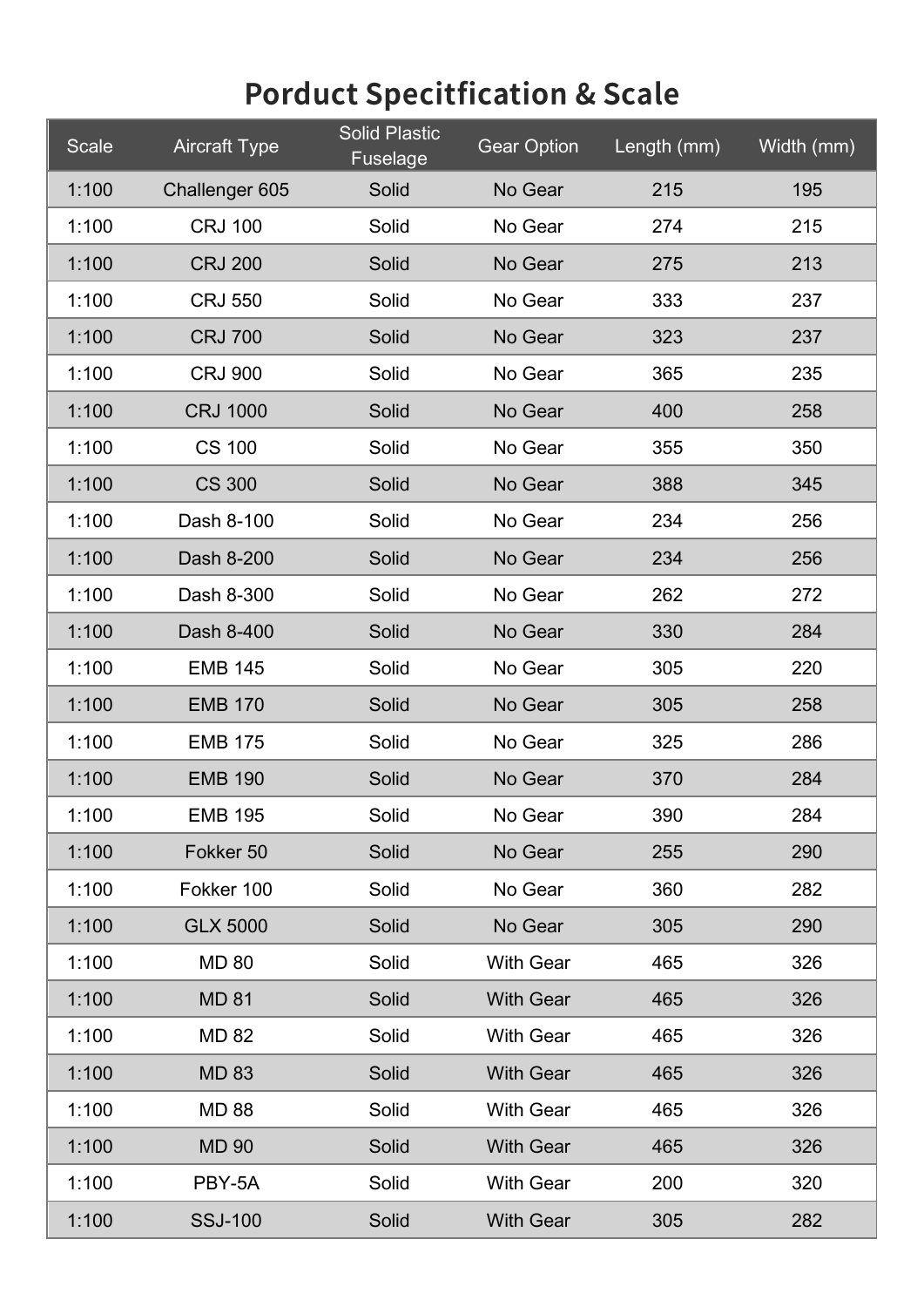| <b>Scale</b> | <b>Aircraft Type</b> | <b>Solid Plastic</b><br><b>Fuselage</b> | Gear Option      | Length (mm) | Width (mm)                          |
|--------------|----------------------|-----------------------------------------|------------------|-------------|-------------------------------------|
| 1:100        | Sukhoi 100           | Solid                                   | <b>With Gear</b> | 305         | 282                                 |
| 1:100        | <b>YS 11</b>         | Solid                                   | No Gear          | 268         | 325                                 |
| 1:120        | Avro RJ 85           | Solid                                   | No Gear          | 265         | 213                                 |
| 1:120        | Bae 146-100          | Solid                                   | No Gear          | 262         | 212                                 |
| 1:120        | Bae 146-200          | Solid                                   | No Gear          | 262         | 212                                 |
| 1:120        | Bae 146-300          | Solid                                   | No Gear          | 262         | 212                                 |
| 1:130        | A330-300             | Solid                                   | No Gear          | 490         | 451                                 |
| 1:130        | A340-300             | Solid                                   | No Gear          | 490         | 451                                 |
| 1:130        | A350-900             | Solid                                   | No Gear          | 520         | 500                                 |
| 1:130        | B717-200             | Solid                                   | No Gear          | 294         | 221                                 |
| 1:130        | B737-200             | Solid                                   | No Gear          | 239         | 218                                 |
| 1:130        | B737-300             | Solid                                   | <b>With Gear</b> | 254         | 222                                 |
| 1:130        | B737-400             | Solid                                   | <b>With Gear</b> | 283         | 222                                 |
| 1:130        | B737-500             | Solid                                   | No Gear          | 240         | 222                                 |
| 1:130        | B737-700             | Solid                                   | <b>With Gear</b> | 260         | 280                                 |
| 1:130        | B737-800             | Solid                                   | <b>With Gear</b> | 310         | 280                                 |
| 1:130        | B737-900             | Solid                                   | <b>With Gear</b> | 324         | 275                                 |
| 1:130        | <b>B737 MAX8</b>     | Solid                                   | <b>With Gear</b> | 310         | 283                                 |
| 1:130        | <b>B737 MAX9</b>     | Solid                                   | <b>With Gear</b> | 324         | 283                                 |
| 1:130        | B747-200             | Hollow                                  | No Gear          | 537         | 488                                 |
| 1:130        | B747-300             | Hollow                                  | No Gear          | 537         | 488                                 |
| 1:130        | B747-400             | Hollow                                  | No Gear          | 537         | 502                                 |
| 1:130        | B777-200             | Solid                                   | No Gear          | 492         | 502                                 |
| 1:130        | B777-300             | Solid                                   | No Gear          | 570         | 502                                 |
| 1:130        | <b>MD 11</b>         | Solid                                   | No Gear          | 300         | 261                                 |
| 1:150        | A319                 | Solid                                   | <b>With Gear</b> | 230         | Flap wings 235<br>with winglets 245 |
| 1:150        | A320                 | Solid                                   | <b>With Gear</b> | 250         | Flap wings 235<br>with winglets 245 |
| 1:150        | A321                 | Solid                                   | <b>With Gear</b> | 297         | Flap wings 235<br>with winglets 245 |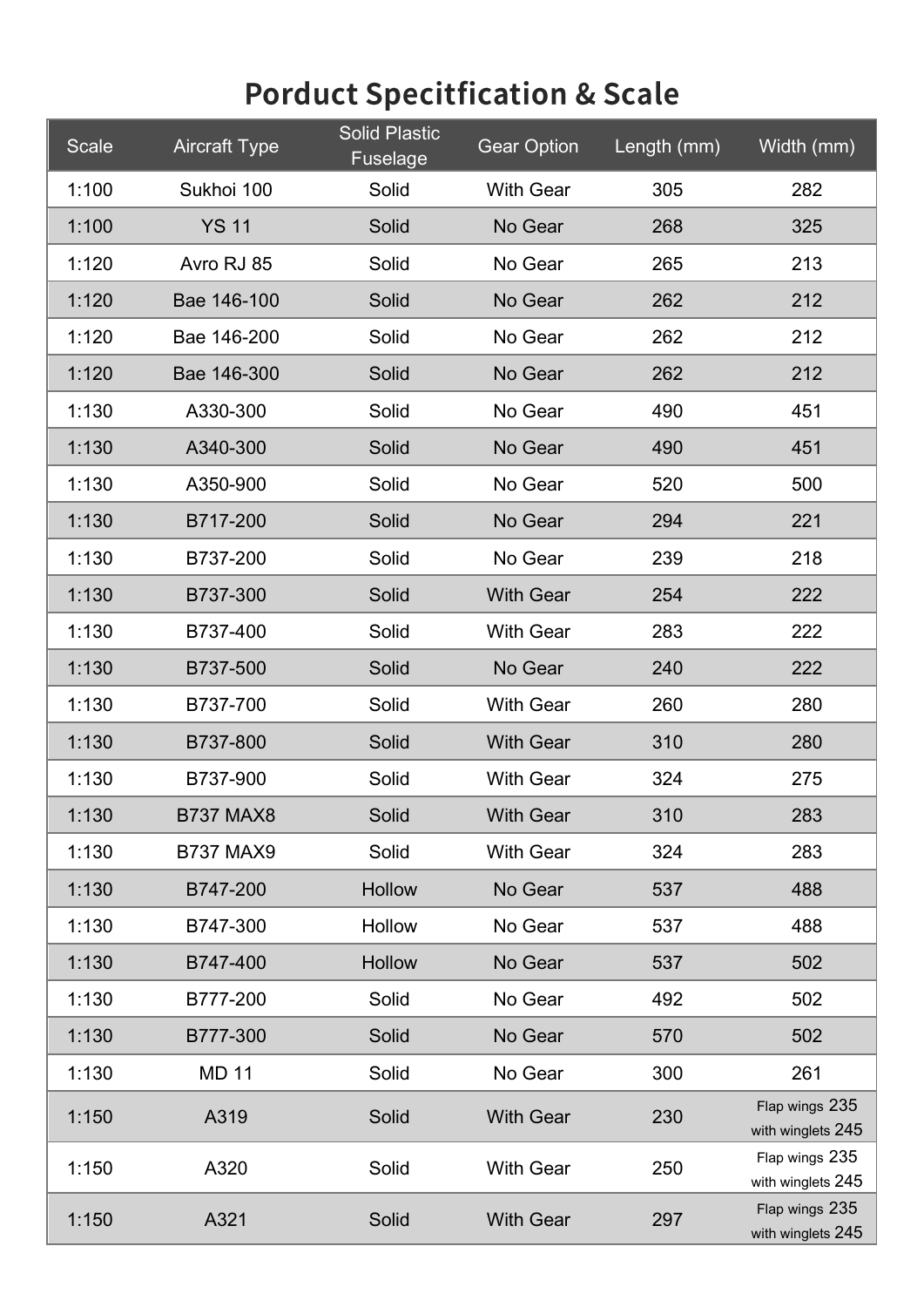| Scale | <b>Aircraft Type</b> | <b>Solid Plastic</b><br>Fuselage | <b>Gear Option</b> | Length (mm) | Width (mm) |
|-------|----------------------|----------------------------------|--------------------|-------------|------------|
| 1:150 | B707-300             | Solid                            | No Gear            | 314         | 297        |
| 1:150 | B727-100             | Solid                            | No Gear            | 285         | 224        |
| 1:150 | B727-200             | Solid                            | <b>With Gear</b>   | 327         | 224        |
| 1:150 | B757-200             | Solid                            | <b>With Gear</b>   | 317         | 250        |
| 1:150 | B767-300             | Solid                            | <b>With Gear</b>   | 367         | 316        |
| 1:150 | C <sub>130</sub>     | Solid                            | No Gear            | 205         | 270        |
| 1:150 | $L-100$              | Solid                            | No Gear            | 232         | 270        |
| 1:150 | <b>MD 80</b>         | Solid                            | No Gear            | 310         | 222        |
| 1:150 | <b>MD 81</b>         | Solid                            | No Gear            | 310         | 222        |
| 1:150 | <b>MD 82</b>         | Solid                            | No Gear            | 310         | 222        |
| 1:150 | <b>MD 83</b>         | Solid                            | <b>With Gear</b>   | 310         | 222        |
| 1:150 | <b>MD 88</b>         | Solid                            | No Gear            | 295         | 222        |
| 1:150 | <b>MD 90</b>         | Solid                            | <b>With Gear</b>   | 310         | 222        |
| 1:200 | A300                 | Solid                            | No Gear            | 274         | 230        |
| 1:200 | A300-600ST           | Solid                            | No Gear            | 270         | 224        |
| 1:200 | A310                 | Solid                            | No Gear            | 228         | 223        |
| 1:200 | A330-200             | Solid                            | <b>With Gear</b>   | 295         | 295        |
| 1:200 | A330-300             | Solid                            | <b>With Gear</b>   | 320         | 302        |
| 1:200 | A330-800             | Solid                            | <b>With Gear</b>   | 295         | 315        |
| 1:200 | A330-900             | Solid                            | <b>With Gear</b>   | 320         | 320        |
| 1:200 | A340-200             | Solid                            | <b>With Gear</b>   | 295         | 296        |
| 1:200 | A340-300             | Solid                            | <b>With Gear</b>   | 323         | 293        |
| 1:200 | A340-500             | Solid                            | <b>With Gear</b>   | 336         | 317        |
| 1:200 | A340-600             | Solid                            | <b>With Gear</b>   | 375         | 323        |
| 1:200 | A350-800             | Solid                            | <b>With Gear</b>   | 345         | 322        |
| 1:200 | A350-900             | Solid                            | <b>With Gear</b>   | 333         | 325        |
| 1:200 | A350-1000            | Solid                            | <b>With Gear</b>   | 372         | 325        |
| 1:200 | A380-800             | Solid                            | <b>With Gear</b>   | 370         | 400        |
| 1:200 | B747-100             | Solid                            | <b>With Gear</b>   | 353         | 306        |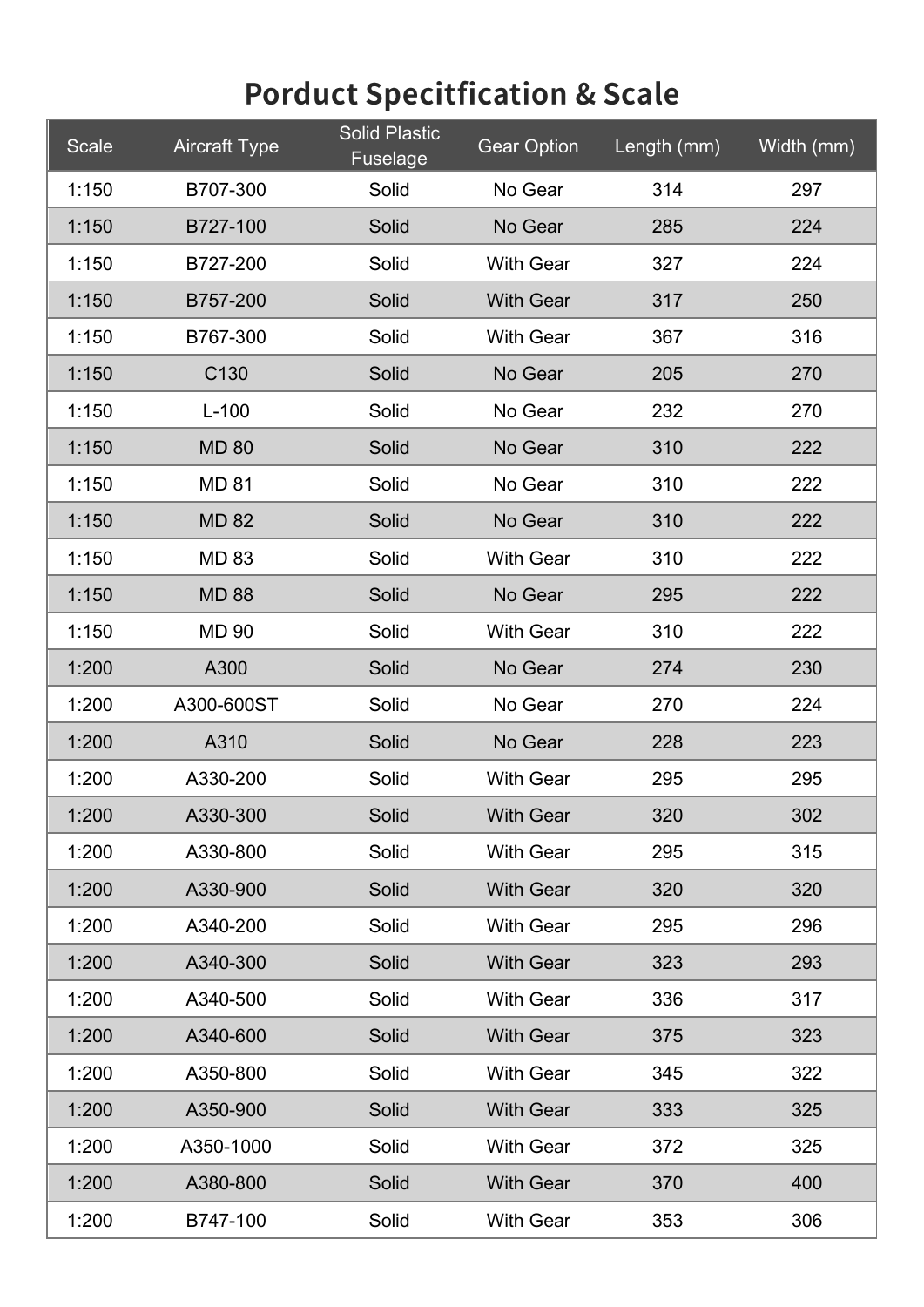| Scale | <b>Aircraft Type</b> | <b>Solid Plastic</b><br>Fuselage | <b>Gear Option</b> | Length (mm) | Width (mm)              |
|-------|----------------------|----------------------------------|--------------------|-------------|-------------------------|
| 1:200 | B747-200             | Solid                            | <b>With Gear</b>   | 350         | 327                     |
| 1:200 | B747-300             | Solid                            | <b>With Gear</b>   | 350         | 327                     |
| 1:200 | B747-400             | Solid                            | <b>With Gear</b>   | 350         | 330                     |
| 1:200 | B747-8               | Solid                            | <b>With Gear</b>   | 380         | 340                     |
| 1:200 | B757-200             | Solid                            | No Gear            | 237         | 204                     |
| 1:200 | B767-200             | Solid                            | No Gear            | 245         | 243                     |
| 1:200 | B767-300             | Solid                            | <b>With Gear</b>   | 275         | 242                     |
| 1:200 | B777-200             | Solid                            | <b>With Gear</b>   | 325         | LR 305<br><b>ER 325</b> |
| 1:200 | B777-300             | Solid                            | <b>With Gear</b>   | 370         | 325                     |
| 1:200 | <b>B7779X</b>        | Solid                            | <b>With Gear</b>   | 380         | 362                     |
| 1:200 | B787-8               | Solid                            | <b>With Gear</b>   | 285         | 310                     |
| 1:200 | B787-9               | Solid                            | <b>With Gear</b>   | 315         | 310                     |
| 1:200 | B787-10              | Solid                            | <b>With Gear</b>   | 345         | 310                     |
| 1:200 | <b>KC-46</b>         | Solid                            | No Gear            | 265         | 243                     |
| 1:200 | DC <sub>8</sub>      | Solid                            | No Gear            | 280         | 225                     |
| 1:200 | <b>DC 10</b>         | Solid                            | No Gear            | 290         | 255                     |
| 1:200 | <b>IL 76</b>         | Solid                            | No Gear            | 240         | 254                     |
| 1:200 | <b>MD 11</b>         | Solid                            | No Gear            | 302         | 256                     |
| 1:250 | B747-200             | Solid                            | No Gear            | 282         | 250                     |
| 1:250 | B747-300             | Solid                            | No Gear            | 282         | 250                     |
| 1:250 | B747-400             | Solid                            | No Gear            | 282         | 257                     |
| 1:250 | B747-8               | Solid                            | No Gear            | 307         | 273                     |
| 1:400 | B747-400             | Solid                            | <b>With Gear</b>   | 180         | 160                     |
| 1:500 | A330-200             | Solid Die Cast                   | <b>With Gear</b>   | 115         | 122                     |
| 1:500 | A330-300             | Solid Die Cast                   | <b>With Gear</b>   | 123         | 122                     |
| 1:500 | A340-300             | Solid Die Cast                   | <b>With Gear</b>   | 125         | 122                     |
| 1:500 | A350-900             | Solid Die Cast                   | <b>With Gear</b>   | 134         | 133                     |
| 1:500 | B747-400             | Solid Die Cast                   | <b>With Gear</b>   | 140         | 128                     |